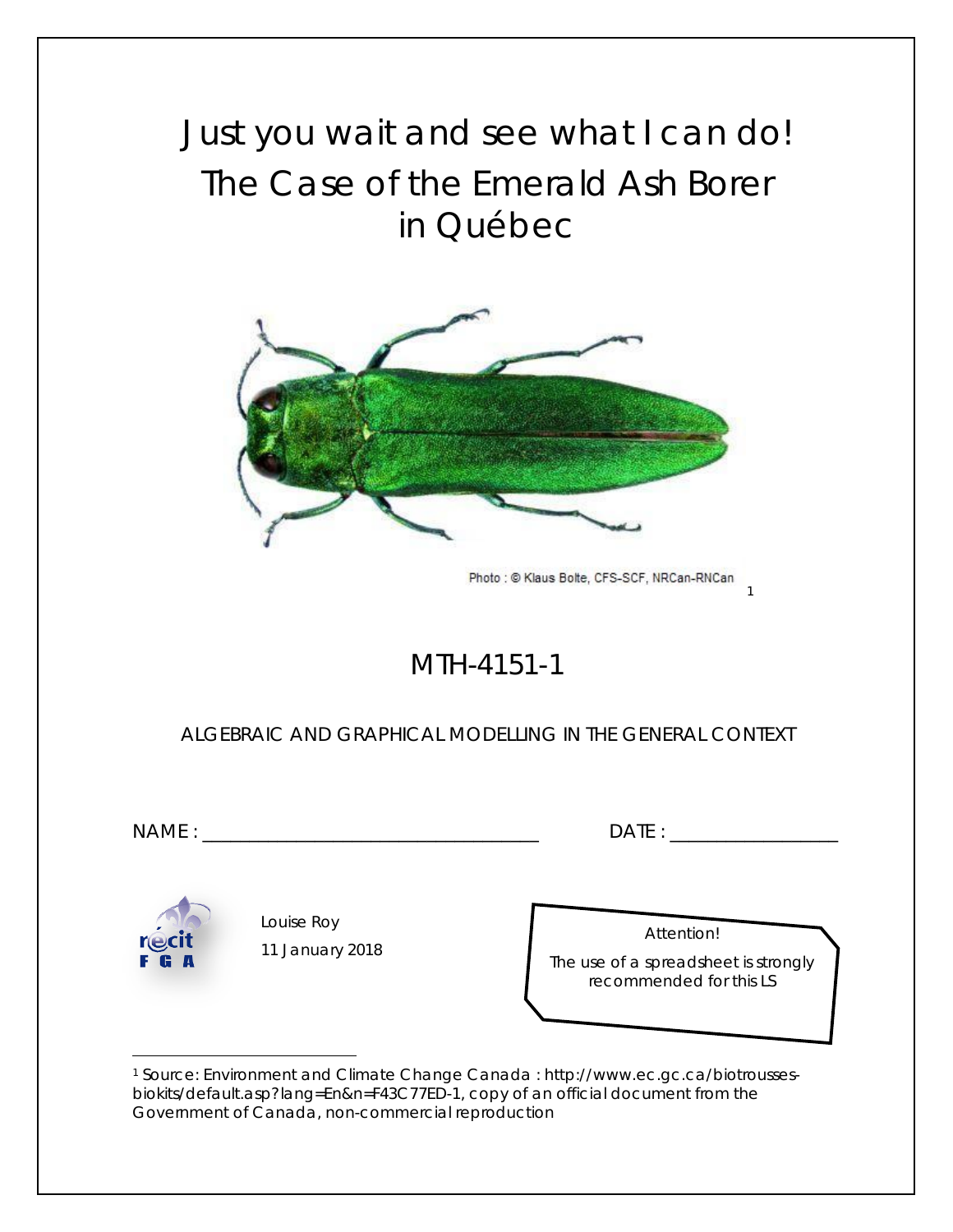# **Context**

Camp grounds in federal and provincial parks have a regulation that prohibits wood being brought in for camp fires. Wood must be purchased on site. [2](#page-1-0)

## **Do you know why?**

In fact, the reason why is the presence of numerous exotic insects that attack trees, including a little insect originally from Asia. Present in Canada since 2002, it has been found in the Montréal région since 2011. Known as the **Emerald Ash Borer,** this **insect**  attacks **ash** trees.

Transporting logs from one region to another increases the risk of the insect being spread across Québec. But how, as featured on the poster opposite, can **a single piece of firewood destroy millions of trees?** And once these trees are destroyed, what are the consequences for a forestry producer?



#### A Situational Problem

To understand the scale of damage caused by an insect infestation, you will simulate the loss in value of a small wood lot infested with emerald ash borers transported in by just a few individuals. The aim is to demonstrate the impact of an infestation to convince campers **not to bring in their own firewood**.

To do this, you will complete three tasks:

- A graphical model of the growth of an emerald ash borer population;
- Demonstration of the impact of an infestation on a wood lot;
- Estimatation of the damage and the cost of treatments.

<span id="page-1-0"></span> <sup>2</sup> Source: [http://publications.gc.ca/site/eng/330263/publication.html,](http://publications.gc.ca/site/eng/330263/publication.html) May 2013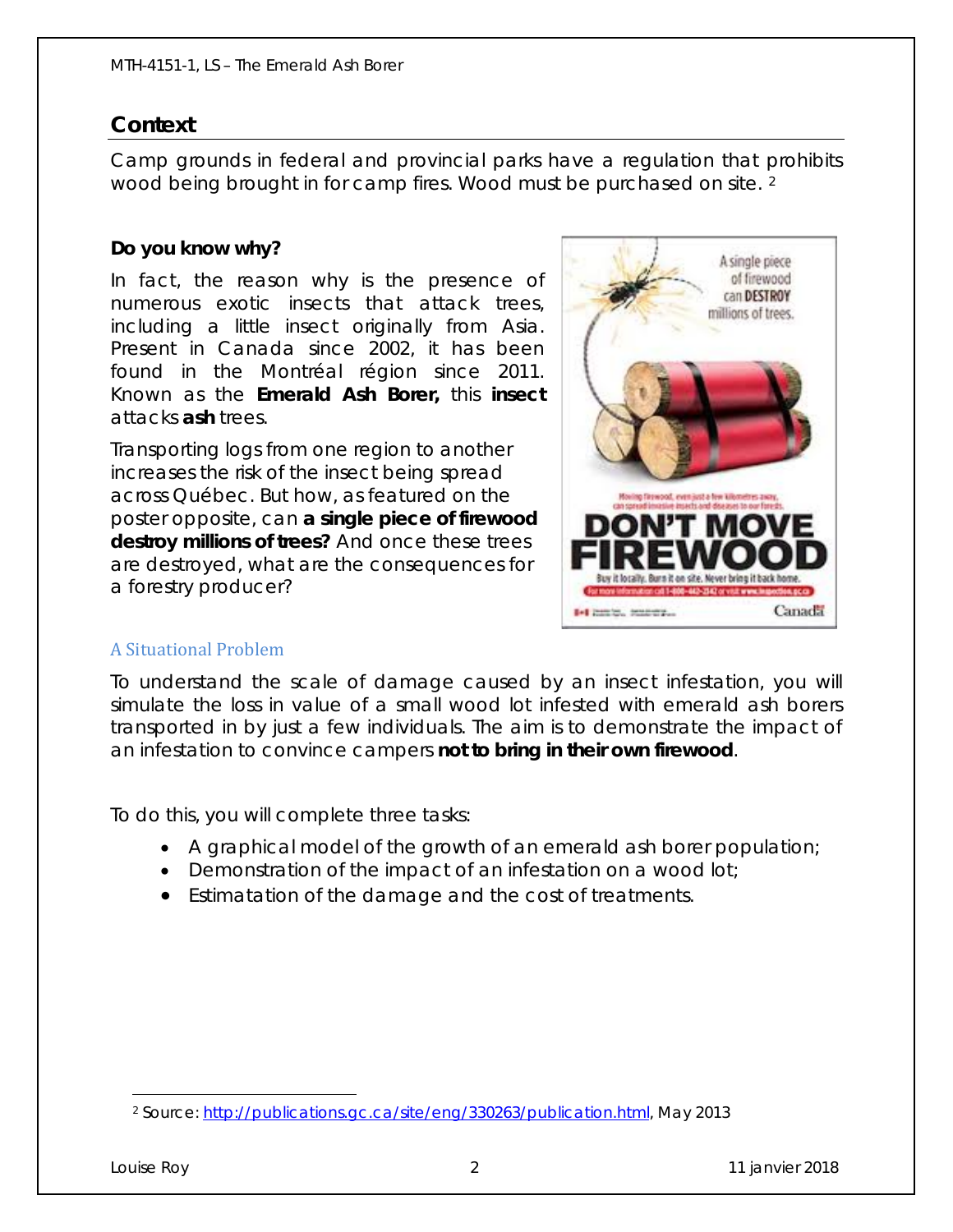# **The Situational Problem**

You are to demonstrate the impact of just a few emerald ash borers on a forest to convince people not to bring in their own firewood when they go camping.

The data needed to complete this situational problem can be found at the end of this document.

# **Task 1: A graphical model of the growth of the emerald ash borer poulation**

For this task, you will simulate a situation where there is an unlimited abundance of resources for an insect with no natural enemies and where all the eggs (survival rate of 100%) produce adults in the following year[3.](#page-2-0)

Complete the following table (the use of a spreadsheet is recommended):

Average number of eggs laid by a female: \_\_\_\_\_\_\_\_\_

| Year | Number of Insects      |
|------|------------------------|
|      | $2(1$ male + 1 female) |
| 2    |                        |
| 3    |                        |
|      |                        |
|      |                        |

Explain how you obtained your results:

<span id="page-2-0"></span><sup>&</sup>lt;sup>3</sup> Use the average number of eggs laid by a female. (Don't forget, only the females lay eggs).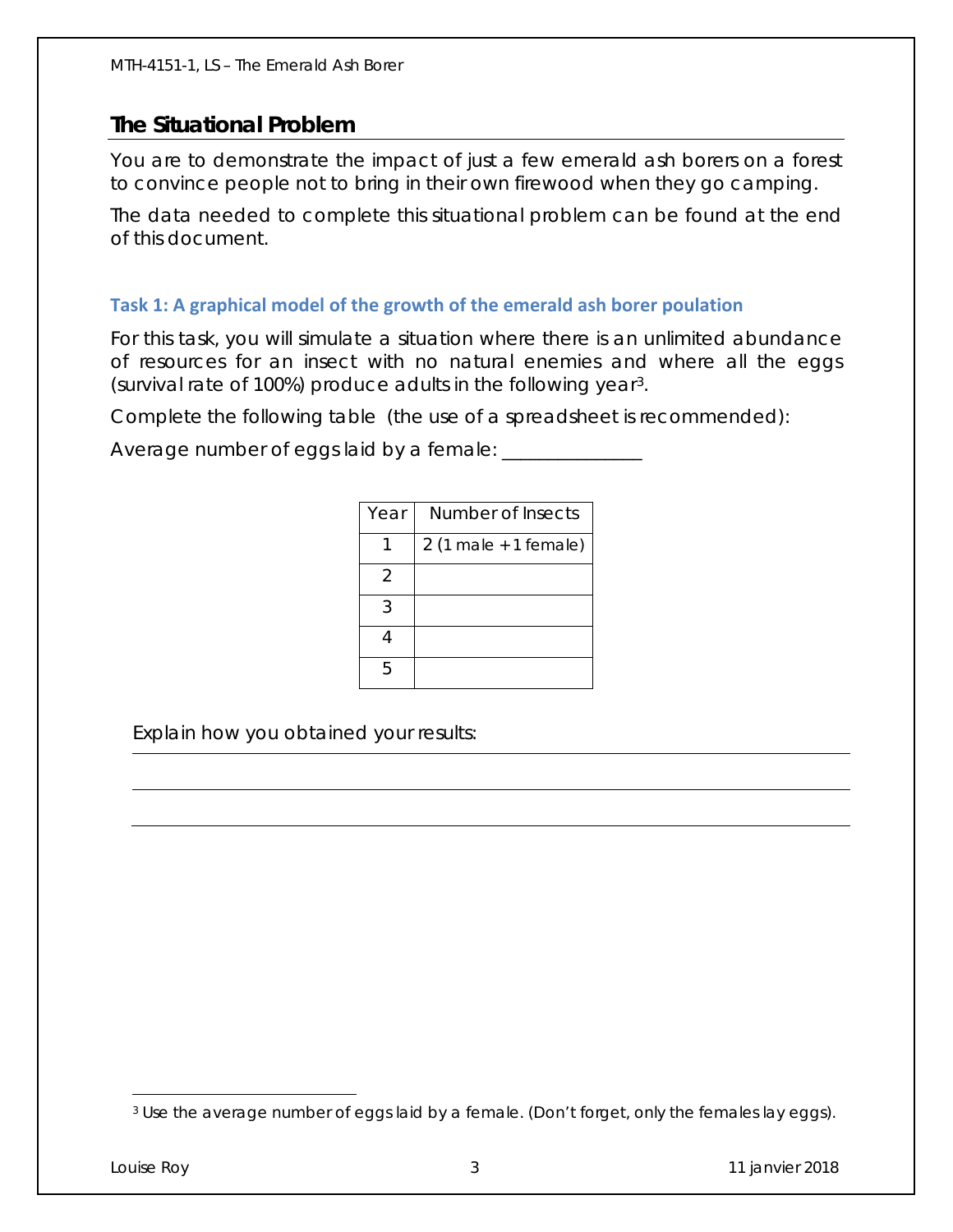With the help of a spreadsheet, draw the graph showing the number of insects per year. Print your graph or reproduce it on the graph below.

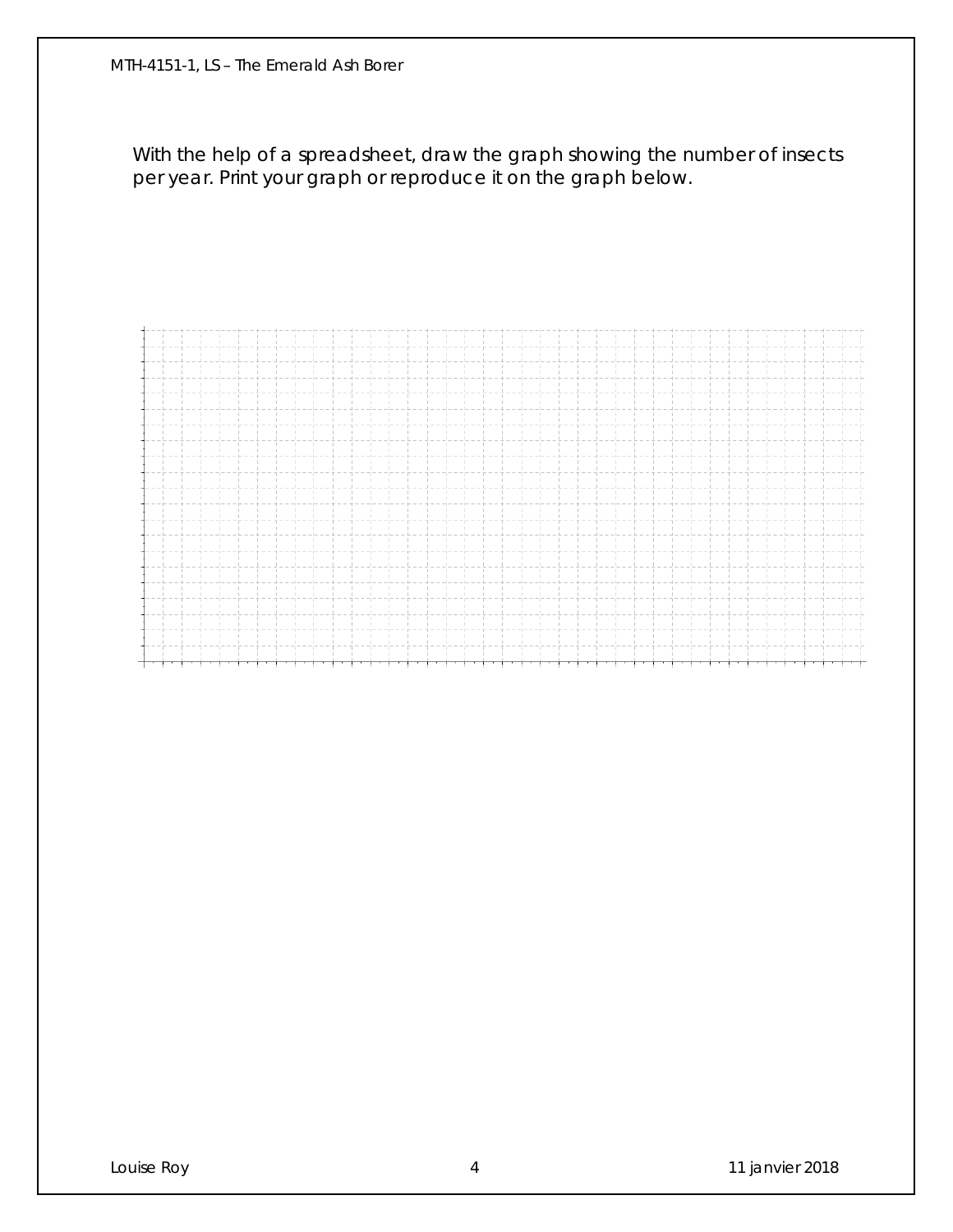#### **Task 2: Demonstration of the impact of an infestation on a wood lot**

For this task, you will predict how much damage would occur in a particular area of the forest.

Let us assume that it only takes 500 larvae to kill one tree and the infested tree takes about two years to die. Create an algebraic model that estimates the time from the introduction of a non-native species to when symptoms first start to appear.

This model should allow you to predict how many years it will take for all ash trees to die.

#### *Example*

A wood lot covering an area (A) of 30 hectares has an average density (D) of 1 000 trunks per hectare. It is estimated that ash trees make up 1% of the total percentage (P) of trees on this lot.

Create an algebraic model to calculate the number (N) of ash trees.

How many ash trees are there on this lot?

How many trees less or more (interval) a margin of error of 0.1 % is the percentage of ash trees equivalent to?

If a couple of emerald ash borers infest this wood lot, how many years will it be before the owner begins to see the ash trees die? Use the results obtained in Task 1.

If the trees are not treated, how many years will it be before all the trees die?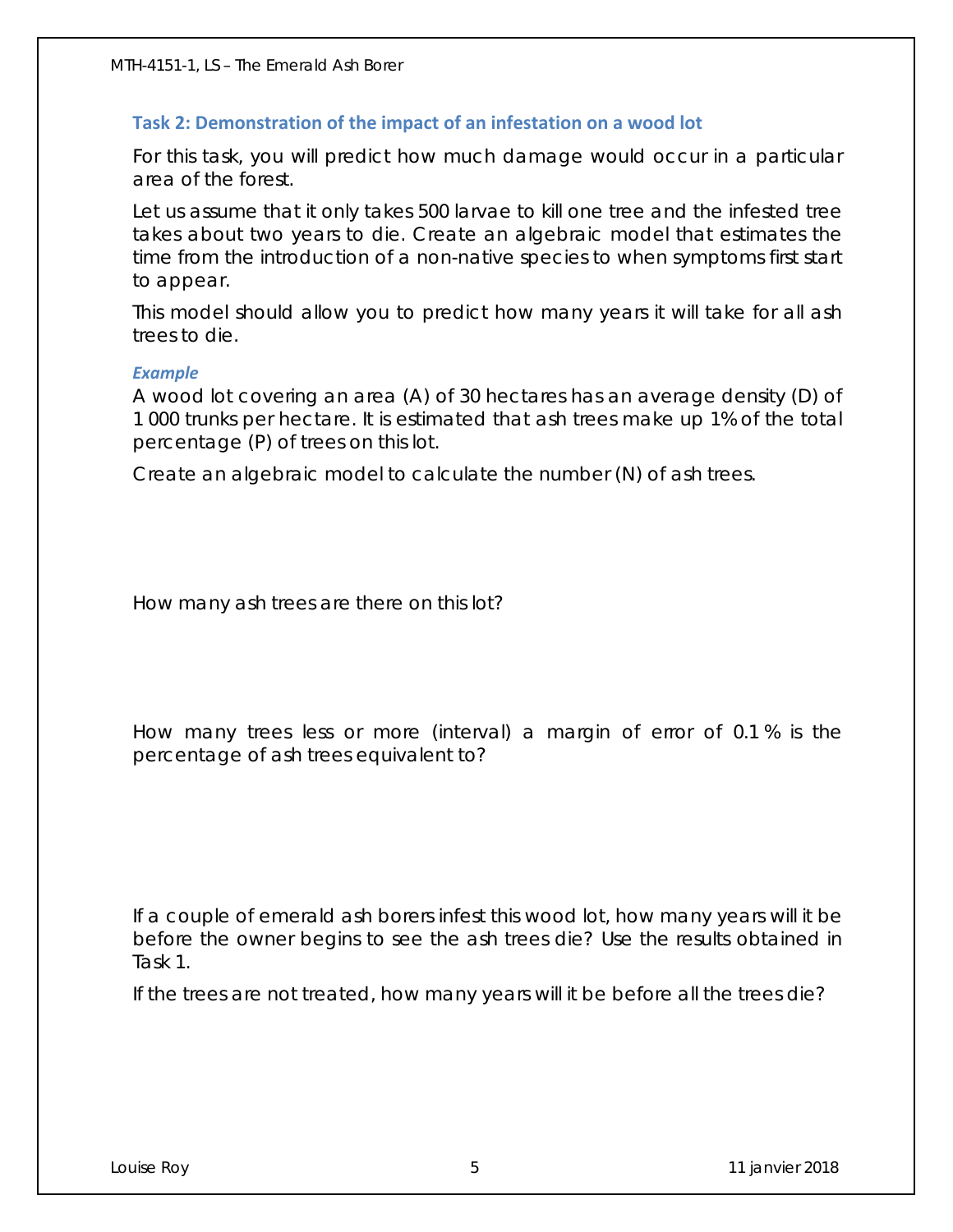#### **Task 3: Estimation of the damage and an assessment of the treatment**

For this task, you will estimate the financial losses incurred by the owner of the infested wood lot.

The value of a tree destined for the forest industry is calculated according to the **volume of useable timber** (\$/m3).

Which of the following graphs best represents the relationship between the diameter of a tree and its market value?



Explain your choice: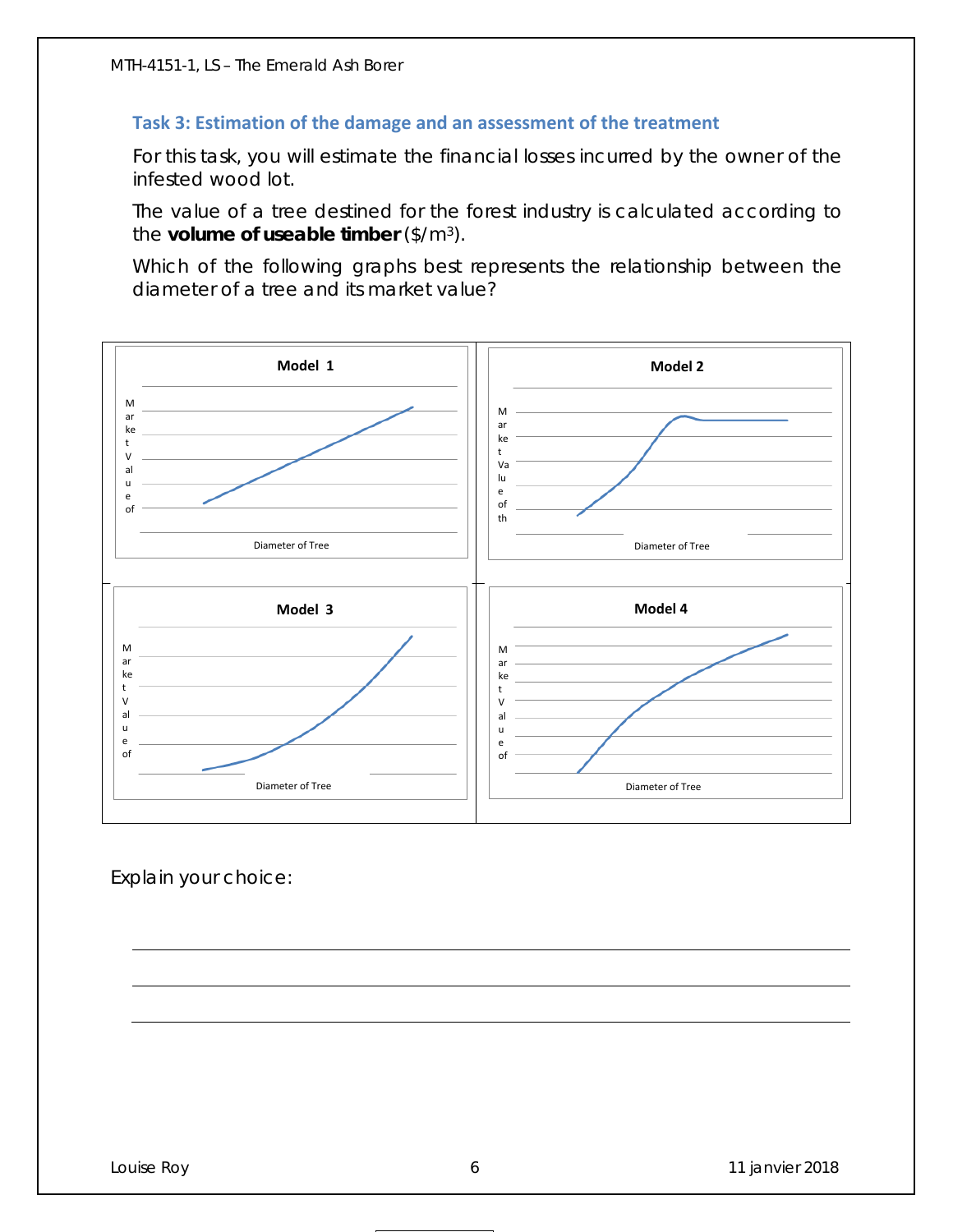#### **And if the trees are treated?**

A treatment is available and can save the trees right at the start of the infestation. The cost of the treatment is based on the diameter of the tree.

Here is a graph showing the value of the tree and the cost of the treatment based on its diameter:



In what type of forest would the treatment be more cost efficient than destroying the trees?

- a) In a young forest;
- b) In a mature forest;
- c) The treatment is always preferable to destroying trees;
- d) Destroying trees is always more cost efficient than treating them.

Explain your answer:

#### 16-10-2012 - Arrêt des livraisons de frêne à Thurso

Prenez note qu'à compter du lundi 5 novembre 2012, l'usine Fortress Cellulose Spécialisée n'acceptera plus de tronçons de frêne venant du territoire du Syndicat du Sud-Ouest en raison de l'infestation d'agrile du frêne qui s'étend de plus en plus.

01-10-2012 - Rappel Agrile du frêne

Un petit rappel concernant l'agrile du frêne. Aucune livraison de frêne n'est acceptée en provenance des municipalités suivantes : Chelsea, l'Ange-Gardien, Gatineau, Carignan, Chambly, Richelieu, Saint-Basile-le-Grand, Saint-Mathias-sur-Richelieu, Laval, Longueuil ainsi que tout le territoire de la ville de Montréal. Pour de plus amples informations, veuillez visiter le site de l'agence canadienne d'inspection des aliments.

Paper mills are no longer buying ash trees! What could be a possible consequence of this decision?

\_\_\_\_\_\_\_\_\_\_\_\_\_\_\_\_\_\_\_\_\_\_\_\_\_\_\_\_\_\_\_\_\_\_\_\_\_\_\_\_

Source (screen capture): [http://www.syndicatbois.com/,](http://www.syndicatbois.com/) May, 2013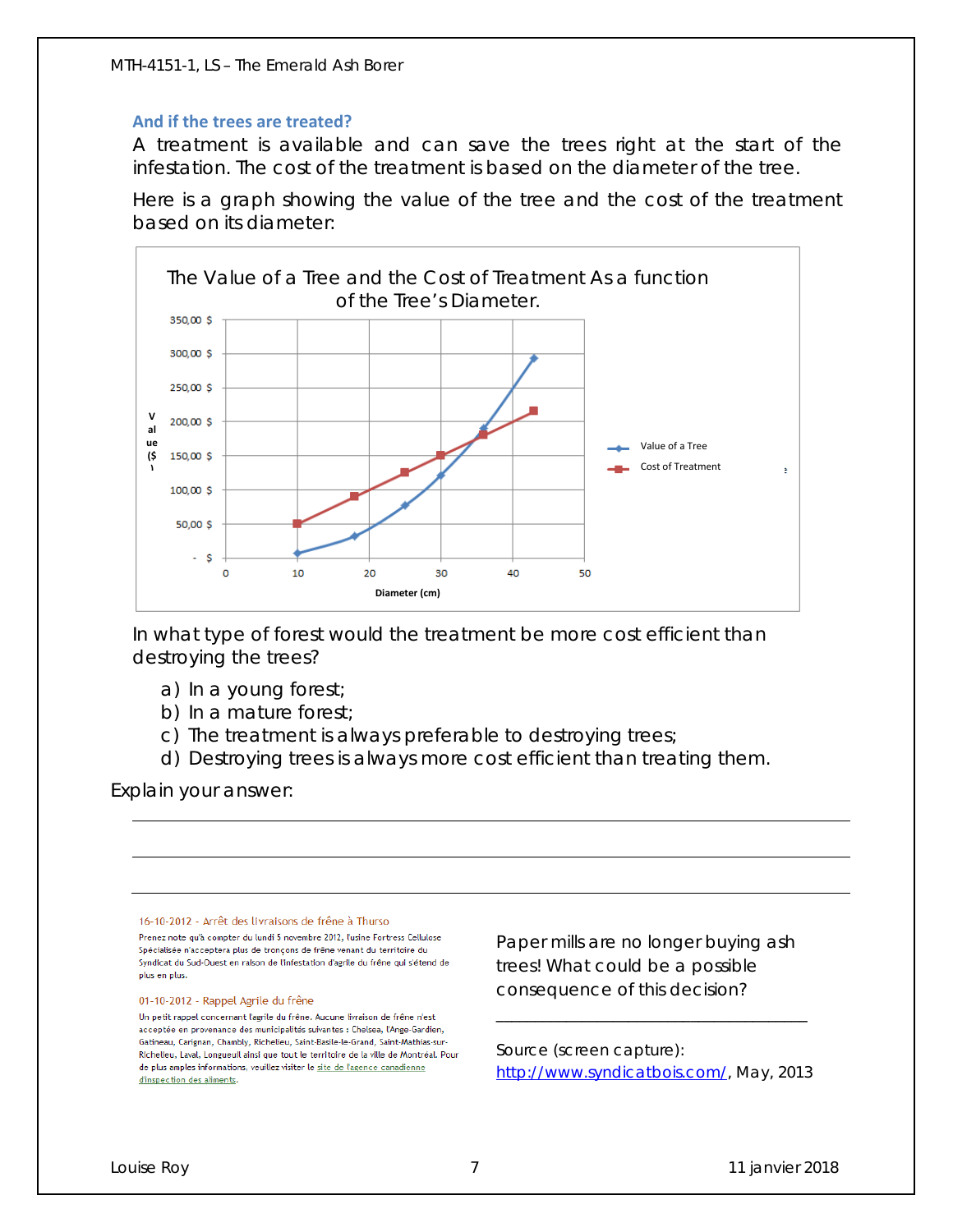# **Cultural references[4](#page-7-0)**

The study of population growth is not new. One of the best known models was put forward around 1798 by the British economist, *Robert Malthus* (1766-1834), who was primarily interested in human populations. He demonstrated that, sooner or later, a population would run short of resources because populations grew exponentially and available resources increased linearly. According to *Charles Darwin (1809-1882),* natural selection favoured those individuals best adapted to their surroundings.

During the same era, the Belgian mathematician *Pierre-François Verhulst* (1804-1849) explained the dynamics of animal populations. He developed a model, known as the *logistic function,* that not only took into account the animal's environment but also the constraints that affect animal population growth.

Today, numerous other models try to explain and predict the growth of various animal, plant and micro-organism populations by integrating different factors into the model such as available resources, the ratio of prey-to-predator, natural resource withdrawals, parasites, etc.

# **Reflection and analysis**

The following questions will help deepen your understanding of algebraic modeling and its relevance to the study of populations.

- a) Knowing that a model will never be perfect, what's the point of making a model to explain the evolution of a population?
- b) How can a model be designed to reflect reality as closely as possible? What would be the consequences of this from a mathematical perspective?
- c) If you had to create a model to estimate the evolution of a human population (in a city or a country), what variables should you take into consideration?

<span id="page-7-0"></span> <sup>4</sup> Sources: [http://www.aestq.org/sautquantique/telechargement/chaos\\_mathematica.pdf](http://www.aestq.org/sautquantique/telechargement/chaos_mathematica.pdf) and [Wikipedia](https://fr.wikipedia.org/wiki/Wikip%C3%A9dia:Accueil_principal)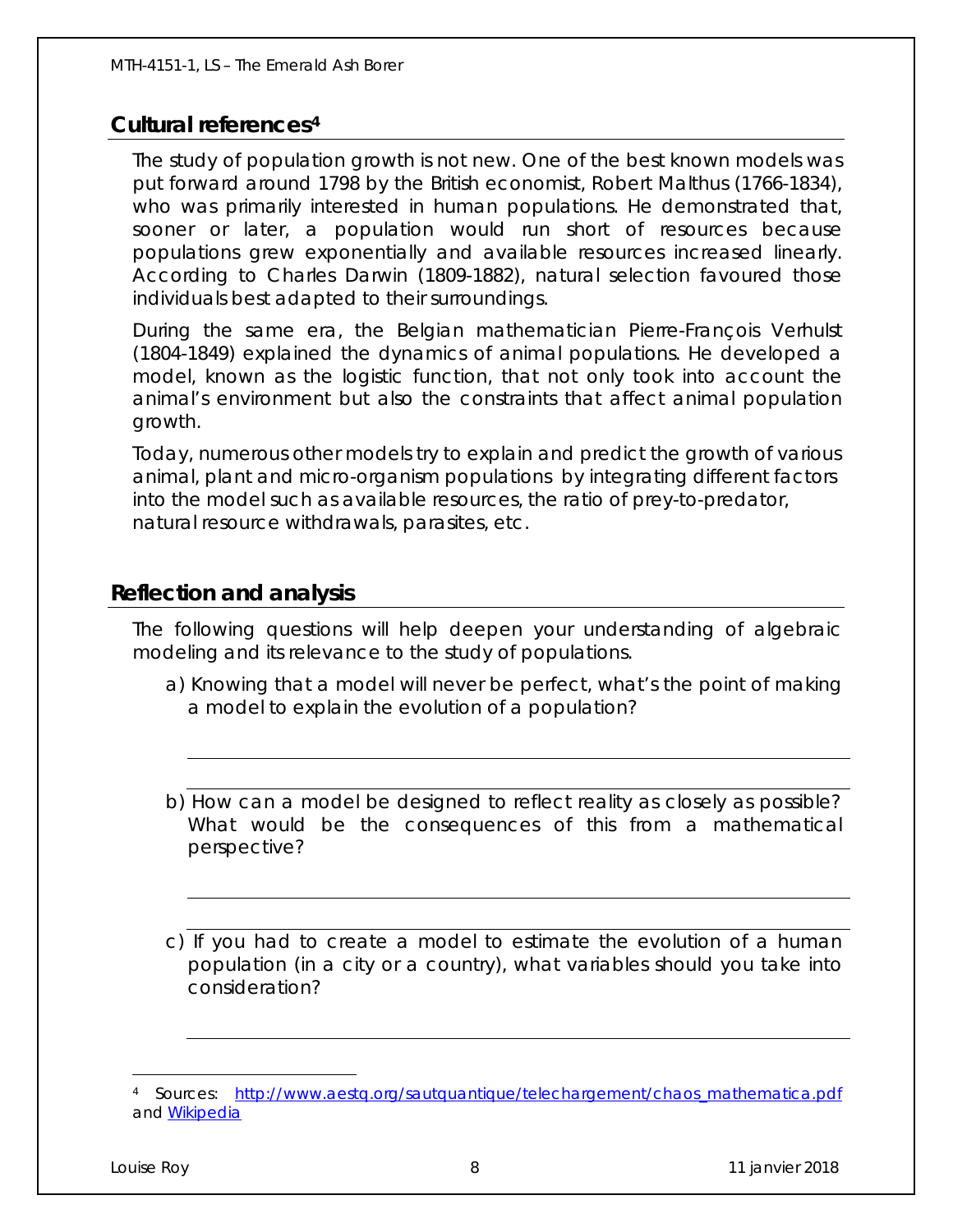MTH-4151-1, LS – The Emerald Ash Borer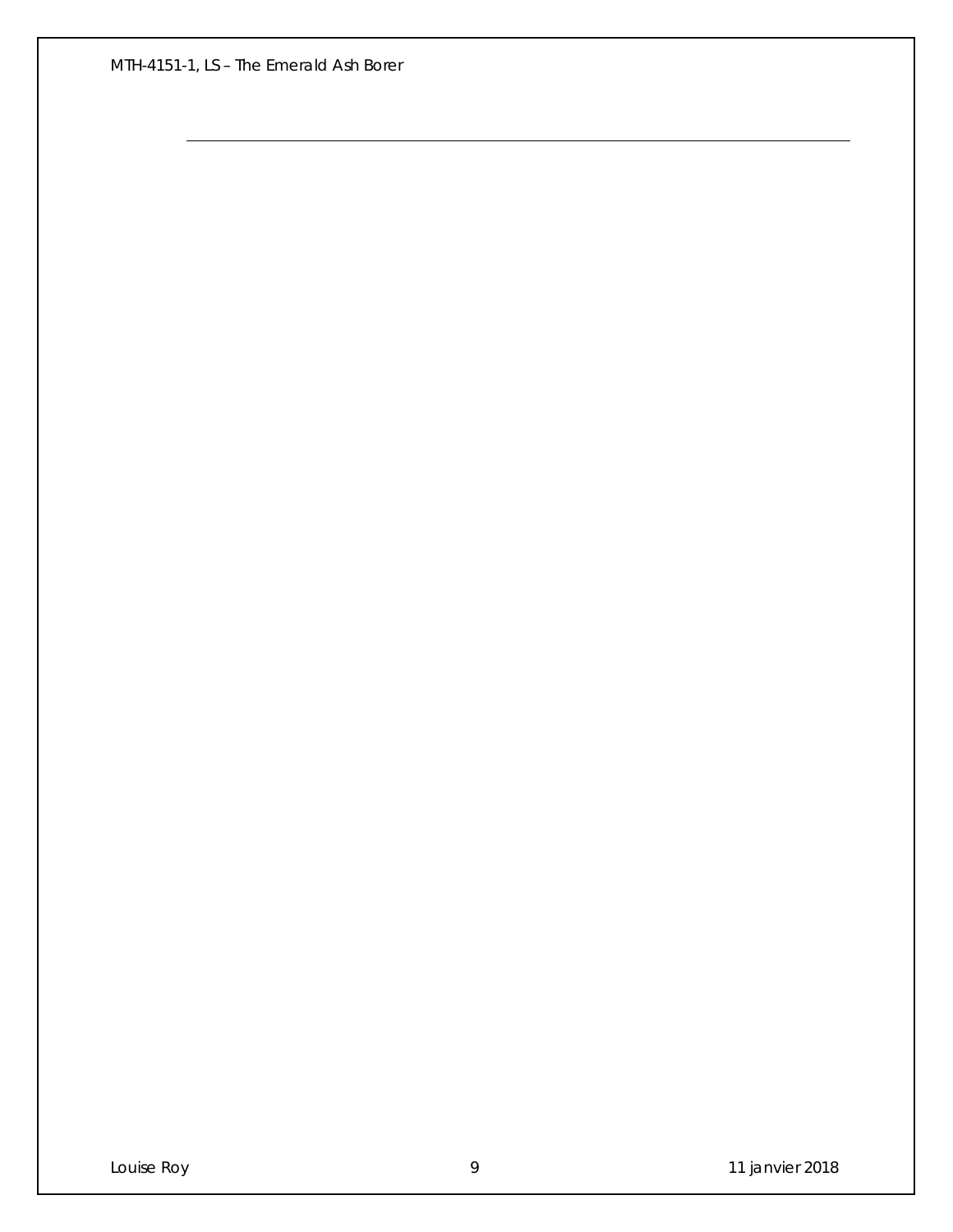MTH-4151-1, LS – The Emerald Ash Borer

#### Useful data[5](#page-9-0)

#### **What is known about these insects**

- The life cycle of the insect is generally a little more than a year, with only the larval stage surviving the winter;
- Each female lays an average of 76 eggs;
- A female can lay up to 275 eggs;
- Several females can lay their eggs in the same tree;
- A female can lay her eggs in several trees;
- The larvae kill the trees:
- An infested tree dies after two or three years;
- In North America, the estimated cost of the damage in urban settings alone is 12 billion dollars;
- In general, five years after the onset of an infestation, 98 % of the ash trees in a region will have been killed by the insect;
- Some parasites kill a certain percentage of eggs;
- Woodpeckers find and eat a certain percentage of larvae;
- When tree density is low, the adults can move within a radius of 10km from their tree of birth;
- A treatment costs between \$5,00 and \$7,00 per centimetre of the tree's diameter. The trees must be treated every two years for as long as these insects are found in the surrounding area.

#### **Assumptions**

- It can be assumed that half of the eggs produce females;
- The number of larvae needed to kill the tree will depend on its size.

#### **The variables (the unknowns)**

Initial hypotheses: establish an interval in which lie the value of the variables.

- The percentage of eggs and larvae that survive;
- The minimum number of larvae it takes to kill a tree;
- The maximum number of larvae for which treatment is effective;
- The percentage of eggs killed by parasites;
- The percentage of larvae eaten by woodpeckers;
- The percentage of females that lay according to the density and the proximity of trees.

<span id="page-9-0"></span> <sup>5</sup> Only certain data will be useful for this situational problem. The rest of the information can be used for the exercises aimed at deepening your understanding.